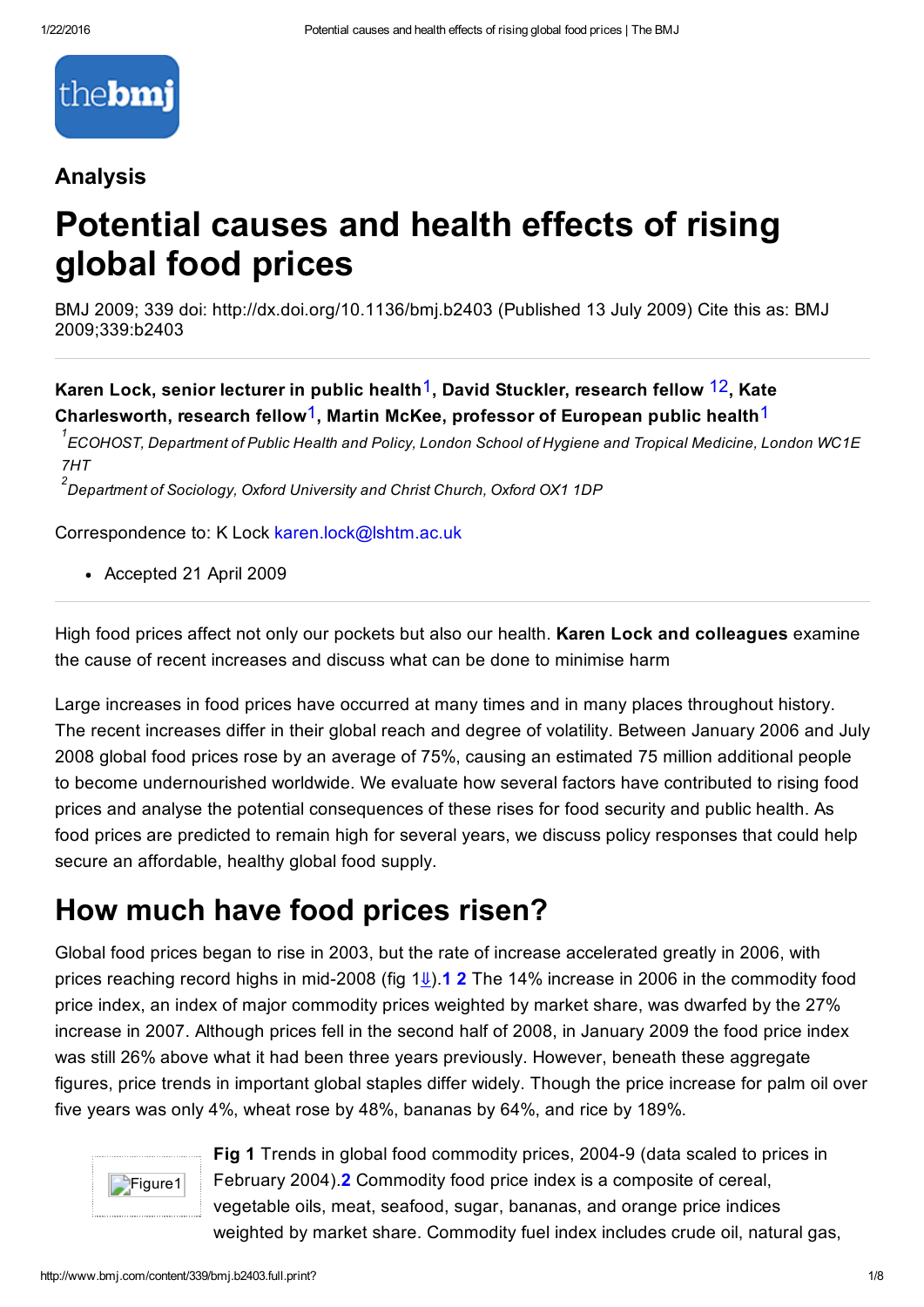and coal price

These price increases of basic foods have been passed on rapidly to consumers through higher retail prices. In the United Kingdom, nearly every food item has been affected, although to different extents (fig  $2\sqrt{1}$ ). Generally, prices of energy dense foods, such as soft drinks and snack foods, where value is introduced in processing and marketing, have been more resistant to rapid rises in commodity prices than unprocessed foods 3



Fig 2 Trends in UK retail prices, selected food items, 2002-8. Index is based on prices in 2002 reported for December (source: [www.statistics.gov.uk\)](http://www.statistics.gov.uk/). Legend organised by percentage price increase between 2002 and 2008, showing energy-dense, processed foods, have been relatively resistant to price inflation

compared with other foods such as bread, milk, vegetables, although there are exceptions (biscuits, cakes), which partly reflect rising costs of ingredients like wheat and flour.

### Why are global food prices rising?

Recent food price increases reflect a complex combination of short term changes in supply and demand superimposed on long term global trends. Five main explanations have been proposed:

#### Changing diets in emerging markets

Rising global aggregate demand for food reflects both world population growth and increasing quantities and diversity of foods consumed. People living in rapidly growing economies, such as Brazil, Russia, India, and China, have shifted from diets based on traditional plant based staple foods to more expensive meat and dairy products.4 5 To meet current projected future demand, meat production must increase by 85% between 2000 and 2030.6 Yet dairy and meat industries are relatively inefficient in terms of grain, land, and water use,7 increasing demand for grain and thus its price. Worldwide livestock production also contributes an estimated 20% of total greenhouse gas emissions, with consequent global warming further affecting agricultural production.7

#### Changing agricultural trade

Increasing demand has coincided with a decline in food production and reserves. Before 2000, falling world food prices reduced willingness to invest in agricultural research and development. Agricultural land was converted to alternative uses or non-food crops, such as biofuels. The International Monetary Fund (IMF) and World Bank also encouraged export oriented growth, destabilising some local food systems. Incentives to grow cash crops for export led many developing countries to become net importers of basic foodstuffs, leaving them vulnerable when crises result in agricultural export earnings failing to cover costs of basic needs.8 9 For example, in Mexico, these policies led to feed grain and meat production displacing staple foods such as maize and wheat.<sup>10</sup>

<span id="page-1-0"></span>Developed countries have pressured the developing world to abolish subsidies in the interest of liberalising trade (such as through World Trade Organisation negotiations), while largely retaining subsidies for their own farmers. Government subsidies and tariffs such as the European Union common agricultural policy and US Farm Bill have artificially inflated some international prices, while putting otherwise cheaper and more efficient production in developing countries out of business. For example, in Ghana, a massive influx of poultry imports from the EU in 2003 led Ghana's parliament to attempt to raise import tariffs. The IMF brought pressure to reverse the decision, which ultimately devastated Ghana's local poultry industry.11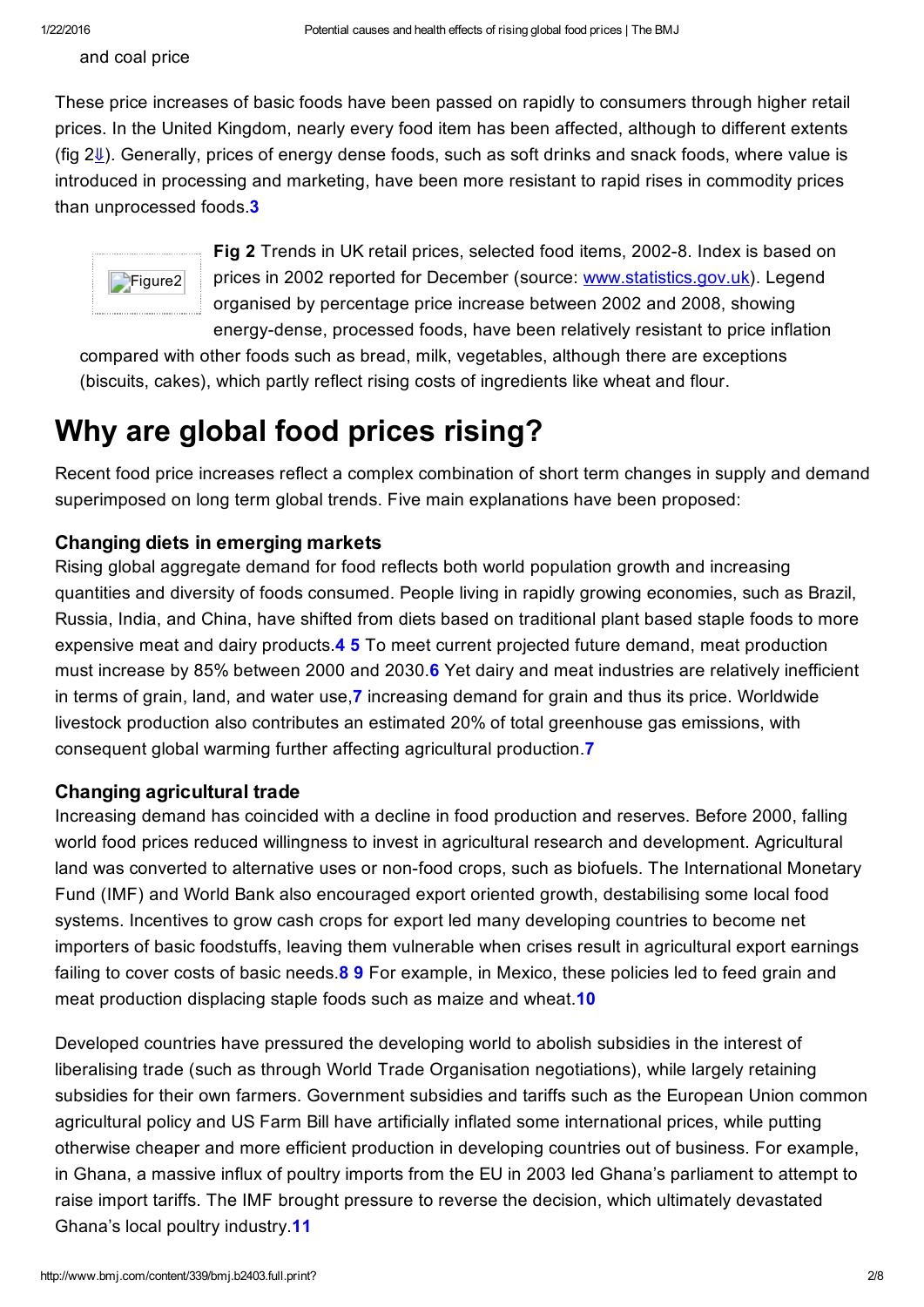Policies in Brazil, EU, and the US supporting production of liquid biofuels, such as ethanol from maize or sugarcane and biodiesel from oil crops, are especially controversial. Biofuel production in most industrial countries is economically unviable. Production and consumption incentives and protective tariffs are needed for biofuels to compete with conventional fuels.6 Much of the 60% increase in the price of maize between 2005 and 2007 can be attributed to expansion of the US ethanol programme, exacerbated by reduced stocks in major exporting countries.12

#### Rising cost of fuel

Modern farming is energy intensive. **6** Energy is required at every stage of food production, both directly (in cultivation, processing, refrigeration, distribution) and indirectly (in manufacture of fertilisers, pesticides, equipment). Rapid increases in oil prices in 20078 increased agricultural production costs and stimulated biofuel production. Despite recent falls in oil prices, the global fuel (energy) commodity price index is still 59% higher than five years ago (fig  $1<sup>î</sup>$ ).

#### Climate change

Climatic fluctuations affect food prices in both the short and longer term. Extreme weather incidents in major producing countries caused world cereal production to fall 2.1% in 2006.13 Successive droughts in Australia, one of the world's largest wheat producers, have continued to affect supplies, although this was counteracted by increased worldwide production and subsequent price falls in 2008.

The Intergovernmental Panel on Climate Change predicts that increasingly frequent extreme weather events, depletion of water resources, and soil degradation will disrupt global food production long term. **14** One prediction suggests that agricultural productivity may fall by up to 50% in some places, including sub-Saharan Africa.

#### Speculative investment in agricultural markets

These long term factors cannot explain the degree of volatility in food prices over the past two years. One explanation is that since the collapse of US housing and derivatives markets that began in 2006 hedge funds and speculative investors have entered commodity futures markets, including those for agriculture.12 In early 2008 speculative investments in energy and food commodities led to dramatic short term increases in food prices, particularly of rice and wheat (fig  $1<sub>î</sub>$ ). These reflected higher virtual demand by investors but bore little or no relation to global or national supply of foodstuffs or consumer demand. The precipitous drop in prices later that year completed the "boom bust" cycle characteristic of speculative investments.15

Of the five factors above, only financial markets and trade regimes are susceptible to change in the short term. Forecasts by the UN Food and Agriculture Organisation (FAO) and the US Department of Agriculture predict continued rises in already high food prices until at least 2012.

### Public health consequences of rising food prices

Rising food prices will have different effects on public health in low, middle, and high income countries. Low income countries that rely heavily on food imports, such as many in Africa, are particularly vulnerable to food insecurity when food prices rise. Almost three billion people worldwide survive on less than \$2 ((£1.20; €1.40) a day and already spend over half of their household income on food. Any price increase will at best lead to poorer quality diets and, at worst, increase rates of malnutrition and micronutrient deficiencies. 16 17

In 2007, the total cost of food imports to developing countries rose by roughly 25%, with 60% increases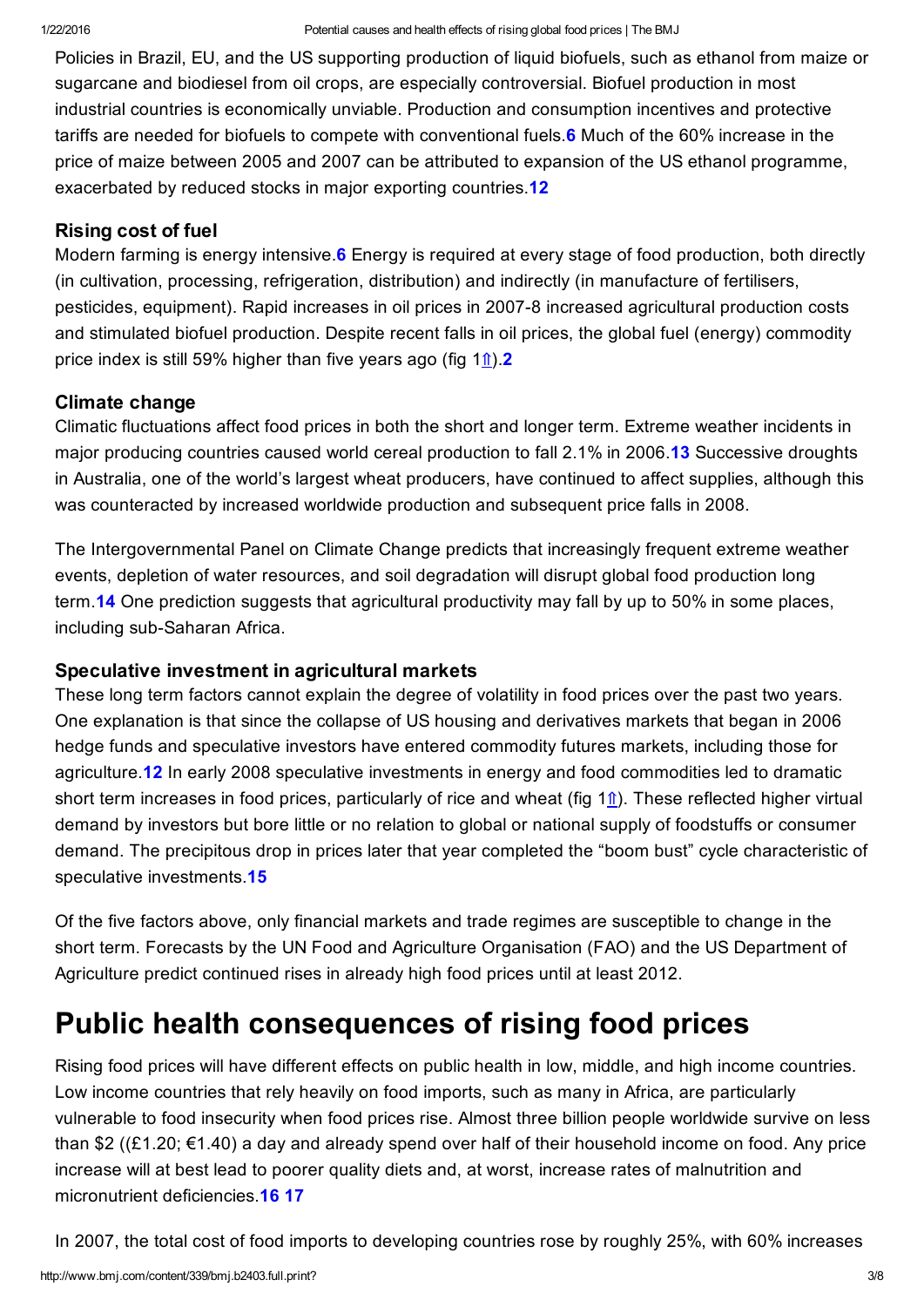for wheat and 189% for rice.16 The FAO estimates that these rises increased the number of undernourished people, whose dietary energy intake is below that needed for maintaining a healthy and active life, by 75 million in 2007 (41 million in Asia Pacific, 6 million in Latin America/Caribbean, 4 million in North Africa, 24 million in sub-Saharan Africa). **18** The World Bank has estimated that these food price rises pushed 100 million people into poverty worldwide, 6 which has resulted in social unrest in countries across Africa, Asia, and Latin America.12

In middle income countries, the health consequences are, however, more difficult to predict and depend on the balance of domestic production and imports. Countries that are net producers, such as some in Latin America, could benefit if high international prices filter down to local farmers, strengthening agricultural development that would permit increased production and improve rural livelihoods.19

In other middle income and high income countries, food price inflation has led to consumers spending less on food overall, while buying relatively cheaper, poorer quality foods to save money.<sup>20</sup> In the US and UK, the price of energy dense, nutrient poor foods has tended to rise less than that of healthier products,3 making them more affordable. Consequently, fast food and soft drink companies such as McDonald's have been recording windfall profits despite the overall fall in consumer spending.<sup>21</sup> This affects not only individual consumers but also social policy responses, with higher prices of healthy ingredients squeezing school meal budgets and reducing values of welfare food vouchers. As increasing costs of basic foodstuffs further erode the purchasing power of poor people, the quality of their diets is likely to suffer, exacerbating health inequalities.

### What was the policy response?

In autumn 2007, many countries took action to minimise the impact of food price inflation by introducing protective trade mechanisms designed to secure adequate domestic food supply. For example, China, Brazil, Argentina, Ukraine, and Russia either imposed high export tariffs or banned the export of wheat, rice, and other foods altogether. This insulated their markets but pushed prices higher for other nations. Some of these countries have also imposed ceilings on national food prices to protect at risk groups. 19

Organisations such as the World Bank, IMF, and FAO have strongly opposed these domestic actions, arguing for governments to support the incomes of poor people rather than protect them by intervening in the market.17 19 They argue that short term intervention can have unintended long term consequences, such as depressing incentives to increase farm output or encouraging large retailers to reduce farmers' earnings. **19** The UN approach emphasises emergency welfare strategies, including food aid programmes to support those at greatest risk in the short term until robust systems of social protection are implemented. In 2008, the World Bank and IMF announced a series of mitigating measures including emergency monetary aid to badly affected countries. However, the scale of the problem is apparent from the World Food Programme's request for an additional \$500m in 2008 to sustain existing supplies as prices rose.

So far, this emergency welfare strategy for the poor has proved vulnerable to the global financial crisis. The value of existing aid will decrease as a result of inflation and currency devaluation, and it is feared that some countries will scale back their commitments to development aid.22 In February 2009, the IMF deprived Ukraine of a second loan instalment because it had not frozen public spending including social security.23 The main short term coping strategy available to governments—protecting domestic markets, as rich countries have done—is rejected by the World Bank. But the global community has left many struggling countries with few alternatives.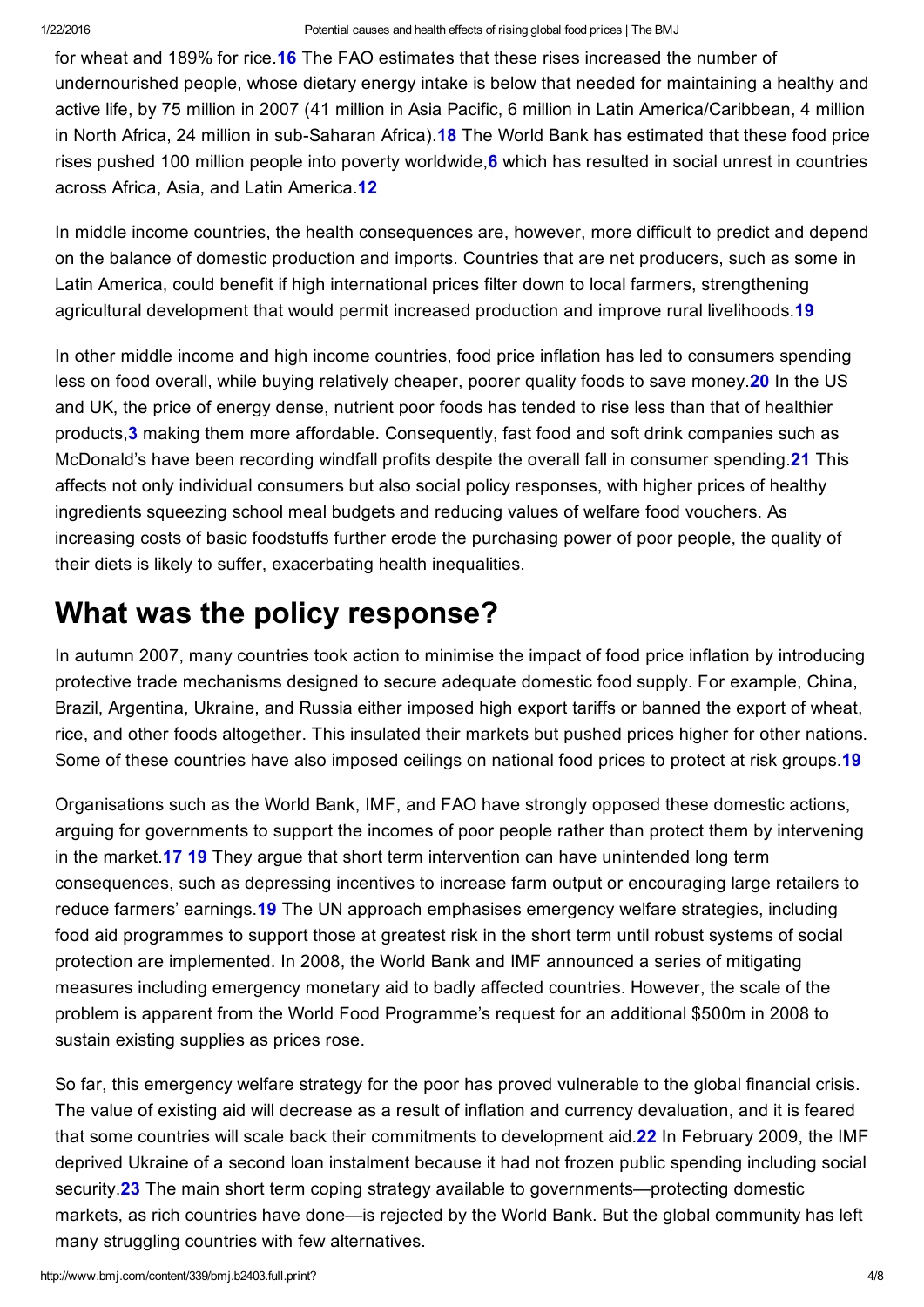### What could be done?

In April 2008, the United Nations secretary general Ban Ki-moon established a high level task force to coordinate action on the global food crisis. The task force called for a comprehensive response to meet immediate needs of vulnerable populations, while making food chains more resilient longer term.17 Long term policy responses are the most challenging and must find ways to protect vulnerable groups from future food price shocks while creating a global food system that promotes public health and reduces inequalities worldwide. One element is to strengthen agricultural systems. In 2008, two major international reports, the *World Development Report* and the *International Assessment of Agricultural Knowledge, Science and Technology for Development* (approved by 58 governments) highlighted the need to increase agricultural productivity and diversity to meet health and development goals. 6 24 These reports called for support for agricultural research; improved access to education, credit, and technology for rural farmers; and investment in sustainable production systems. **6 8 24** The FAO estimates that countries worst hit by the current crisis, mostly in Africa, will need an additional \$30bn annually to ensure food security and revive agricultural systems.

Yet global trade regimes could impede this necessary investment. Although trade can be a mechanism for countries to reduce poverty, wholesale unilateral trade liberalisation, supported by the World Bank and IMF, has been associated with greater wage inequality, greater economic insecurity, and adverse dietary changes, while the expected benefits to economic growth have not accrued.25 26 27 There is a growing recognition that any future liberalisation requires agreed rules that will promote equitable outcomes for rich and poor countries, while including contingency measures against unexpected adverse events. Unfortunately, this prospect is receding with the continued failure of the Doha round of world trade talks.

A level playing field must be accompanied by investment in institutions and infrastructure in developing countries8 28 to provide national capacity to develop local food systems that can mitigate adverse short term market effects.8 Changes might include diversification of local food systems, farmer led approaches to improving livelihoods by strengthening local supply chains and market access, and biotechnology and other technology solutions (assuming poor farmers are not excluded because of intellectual property rights).24

Market distortions that affect food production should be removed. Advocates of biofuels cite environmental and economic rationales, including climate change, new agricultural markets, and energy security to justify public sector support. **6** However, biofuel production has reduced the area of land available for food cultivation and increased food prices,12 and there are concerns that it could further worsen income inequalities for the rural poor as biofuel cultivation is likely to benefit large scale producers most.29 The FAO has called for biofuel policies to prioritise world food security.29 Other measures being taken include releasing land previously set aside to avoid exceeding production quotas. The European Bank for Reconstruction and Development and FAO plan to restore production on 13 million hectares of agricultural land in the former Soviet Union.<sup>19</sup>

Although agricultural subsidies are generally too small to influence consumer demand directly (as their effect is diluted by costs of manufacture, distribution, and marketing), they do have significant effects at producer level.25 Case studies from Brazil, Colombia, and Chile show that changes in agricultural policies and production were linked to shifting consumption patterns of soya bean oil, meat, and fruit that influenced risks of non-communicable disease.<sup>30</sup> Agricultural subsidies have affected diet quality world wide through promoting production of high fat, energy dense foods. Support for corn and soya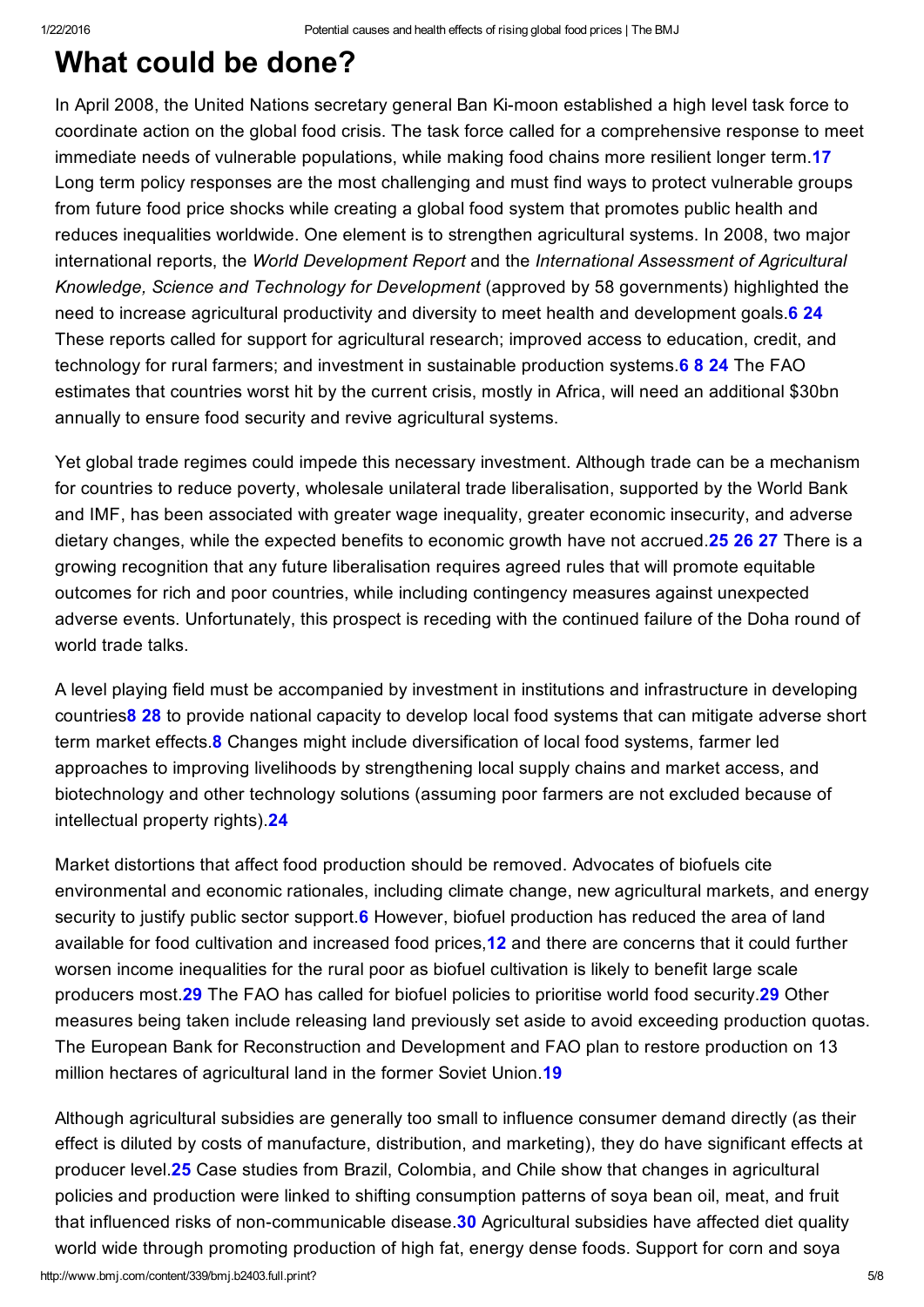#### 1/22/2016 Potential causes and health effects of rising global food prices | The BMJ

bean has made ingredients such as high fructose corn syrup and partially hydrogenated oils ubiquitous in industrial food production. They have no nutritional value and are used only for flavouring or extending shelf life. Although this may lead to cheaper processed foods, ingredients such as trans-fatty acids significantly increase cardiovascular disease risk.<sup>31</sup> In contrast, healthier food crops such as fruit and vegetables receive little government support in either the EU or US.32 33 While fiscal measures, such as taxing unhealthy foods, have so far proved unpopular, one alternative would be to subsidise production or sale of food according to public health benefits.

Global food policy is in a period of transition, bringing many threats but also an opportunity to develop policies that will not only increase the quantity but also the nutritional quality and sustainability of food supplies. Current international policy focuses on maintaining trade liberalisation and increasing social support. This is not a substitute for a coordinated global strategy to achieve sustainable and affordable supplies of healthy foods, which also enables poverty reduction and robust emergency contingency plans for crises such as rapid food price rises. A new UK government initiative on global food and farming futures is considering how to meet these challenges.<sup>34</sup> The Global Framework for Tobacco Control shows that it is possible to enact international regimes to promote health, but the situation with food is more complex. The creation of sustainable, health promoting food systems will require action on both the supply side—in areas such as reforming the World Trade Organization, investing in agricultural development, and improving returns for the rural poor—and the demand side, including global regulatory frameworks for food marketing, 35 food labelling, and content of processed foods (such as salt and trans-fatty acids). Such multisectoral approaches are required to ensure that the public health and livelihoods of people in developing and developed countries are protected and promoted equitably during times of crisis and beyond.

## **Notes**

Cite this as: *BMJ* 2009;339:b2403

## Footnotes

- Editorial, [doi:10.1136/bmj.b2527](http://www.bmj.com/lookup/doi/10.1136/bmj.b2527)  $\bullet$
- Contributors: KL is a public health doctor with a long research interest in food policy and agrihealth linkages. DS has studied and reported on the effects of international financial institutions and financial crises on health. KC is a public health doctor with an interest in food, obesity, and climate change. MM is director of the European Centre of Health in Societies in Transition (ECOHOST) and has contributed to many international public health policy initiatives. This article arose from discussions at ECOHOST meetings and a review of the literature. KL is the guarantor of the article, conceived the paper, and produced the initial draft. DS and KC analysed the data and contributed, with MM, many of the ideas and to subsequent revisions.
- Competing interests: KL was a lead of the health synthesis team for the *International Assessment of Agricultural Knowledge, Science and Technology for Development*.
- Provenance and peer review: Not commissioned; externally peer reviewed.

### References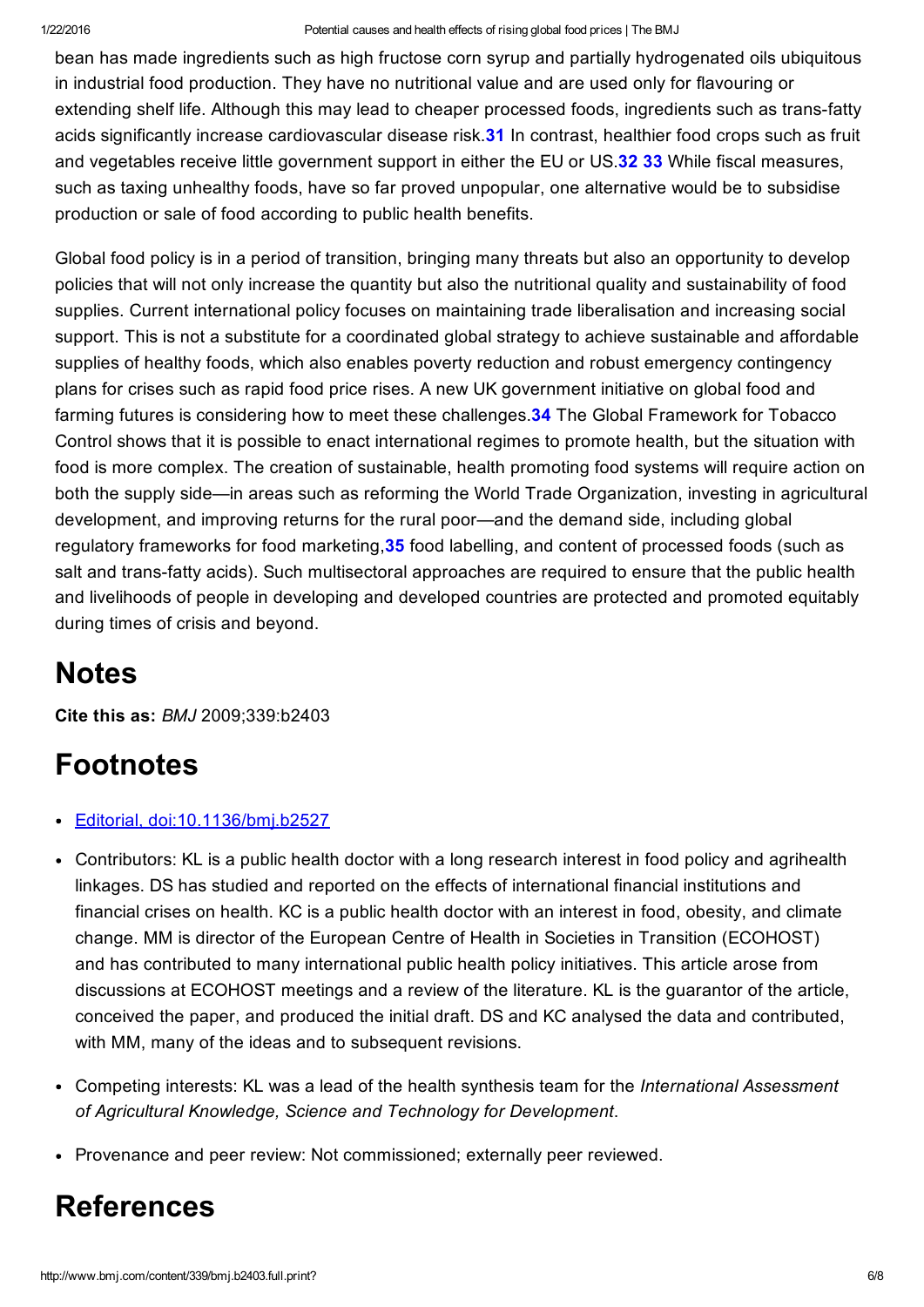- 1. Food and Agriculture Organisation. *World food situation. Food price indices*. 2008. [www.fao.org/worldfoodsituation/FoodPricesIndex/en](http://www.fao.org/worldfoodsituation/FoodPricesIndex/en).
- 2. International Monetary Fund. *Commodity price indices*. 2009. [www.indexmundi.com/commodities](http://www.indexmundi.com/commodities).
- 3. Monsivias P, Drewnowski AT. The rising cost of lowenergydensity foods. *J Am Diet Assoc*2007;107:20716.
- 4. Popkin B. The nutrition transition: an overview of world patterns of change. *Nutr Rev*2004;62:S1403.
- 5. Popkin B, Du S. Dynamics of the nutrition transition toward the animal foods sector in China and its implications: a worried perspective. *J Nutrition* 2003; 133(suppl 2): 3898-906s.
- 6. World Bank. *World development report 2008: agriculture for development* . Washington, DC: World Bank, 2008.
- 7. McMichael A, Powles J, Butler C, Uauy R. Food, livestock production, energy, climate change, and health. Lancet2007;370:1253-63.
- 8. Abate A, Albergel, J, Armbrecht, I, Avato P, Bajaj S, BeintemaN, et al. *International assessment of agricultural knowledge, science and technology for development. Executive summary of the synthesis report* . Washington, DC: World Bank, 2008.
- 9. Food and Agriculture Organisation. Trade reforms and food security. *Commodity policy and projections service, commodities and trade division*. Rome: FAO, 2003.
- 10. Hong E. *Globalisation and the impact on health, a third world view*. Penang: Third World Network, 2000.
- 11. Arias M, Kergoat A, Kortlandt J, van Hoof H, Max Lawson M, eds. *From donorship to ownership?: Moving towards PRSP round two*. Oxford: Oxfam, 2004.
- 12. Trostle R. *Global agricultural supply and demand. Factors contributing to the recent increase in food commodity prices*. Washington, DC: US Department of Agriculture, 2008.
- 13. Food and Agriculture Organisation. *Crop prospects and food situation*. Rome: FAO, 2008.
- 14. IPCC. *Fourth assessment report (AR4). Working group II report. Impacts, adaptation and vulnerability*. 2007. www.ipcc.ch/ipccreports/ar4-wg2.htm.
- 15. Blecker R. *Taming global finance: a better architecture for growth and equity*.Washington, DC: Economic Policy Institute, 1999.
- 16. Overseas Development Institute. *Rising food prices: a global crisis*. ODI, 2008.
- 17. UN High Level Task Force on the Global Food Crisis. *Comprehensive framework for action*. UN, 2008.
- 18. Food and Agriculture Organisation. *Briefing paper: hunger on the rise*. Rome: FAO, 2008.
- 19. European Bank for Reconstruction and Development, Food and Agriculture Organisation of the United Nations. *Fighting food inflation through sustainable investment* . London: EBRD, 2008.
- 20. Save the Children UK. *Families in crisis*. 2009. [www.savethechildren.org.uk/en/41\\_7762.htm.](http://www.savethechildren.org.uk/en/41_7762.htm)
- 21. McDonald's Corporation. *McDonald's delivers another year of strong results in 2008*. *Press release 26 Jan* 2009. http://phx.corporate-ir.net/phoenix.zhtml?c=97876&p=irol-newsArticle&ID=1262677&highlight=.
- 22. Batniji R, Woods N. *Averting a crisis in global health: 3 actions for the G20*. Oxford: Global Economic Governance Programme, 2008.
- 23. World Bank. *Competitive agriculture or state control: Ukraine's response to the global food crisis*. Washington, DC: World Bank, Europe and Central Asia Region Sustainable Development Unit, 2008.
- 24. International Assessment of Agricultural Knowledge, Science and Technology for Development. *Agriculture at a crossroads. The global report* . Washington, DC: IAASTD, 2008.
- 25. Rayner G, Hawkes C, Lang T, Bello W. Trade liberalization and the diet transition: a public health response.